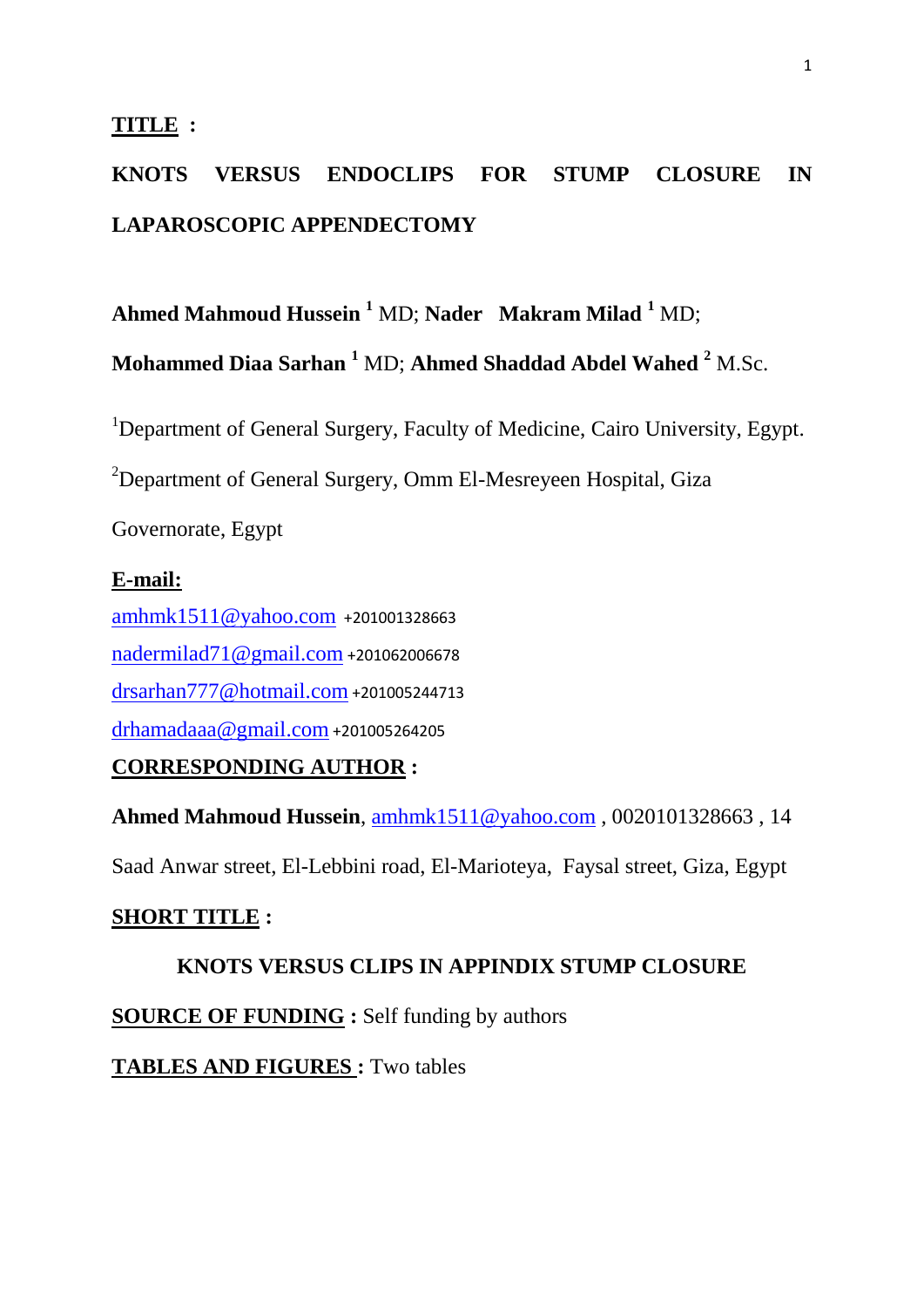#### **ABSTRACT**

**Background :** Closure of the appendiceal stump post laparoscopic appendectomy is of great concern. Different techniques are being used, commonly endoclips and knots.

Aim of work : Comparing titanium endoclips with intracorporeal polyglactin knots in closure of the appendiceal stump during laparoscopic appendectomy

**Patients and Methods :** Randomized prospective single blind study included 50 patients with acute non complicated appendicitis underwent laparoscopic appendectomy. The stumps were closed using titanium endoclips in 25 patients (group I) and by polyglactin intracorporeal knotting in 25 patients (group II).

**Results :** There are no differences between both methods regarding intraoperative or post operative complications. Moreover, operative time was longer in the knot group but not affecting the outcome.

**Conclusion :** Titanium endoclips are safe for closure of the appendiceal stump with shorter operative time, and easier procedure as well. So it can be a reliable alternative to knot-tying for appendiceal stump closure

#### **KEYWORDS**

Laparoscopic appendectomy , Appendiceal stump , Titanium endoclip, knotting , intracorporeal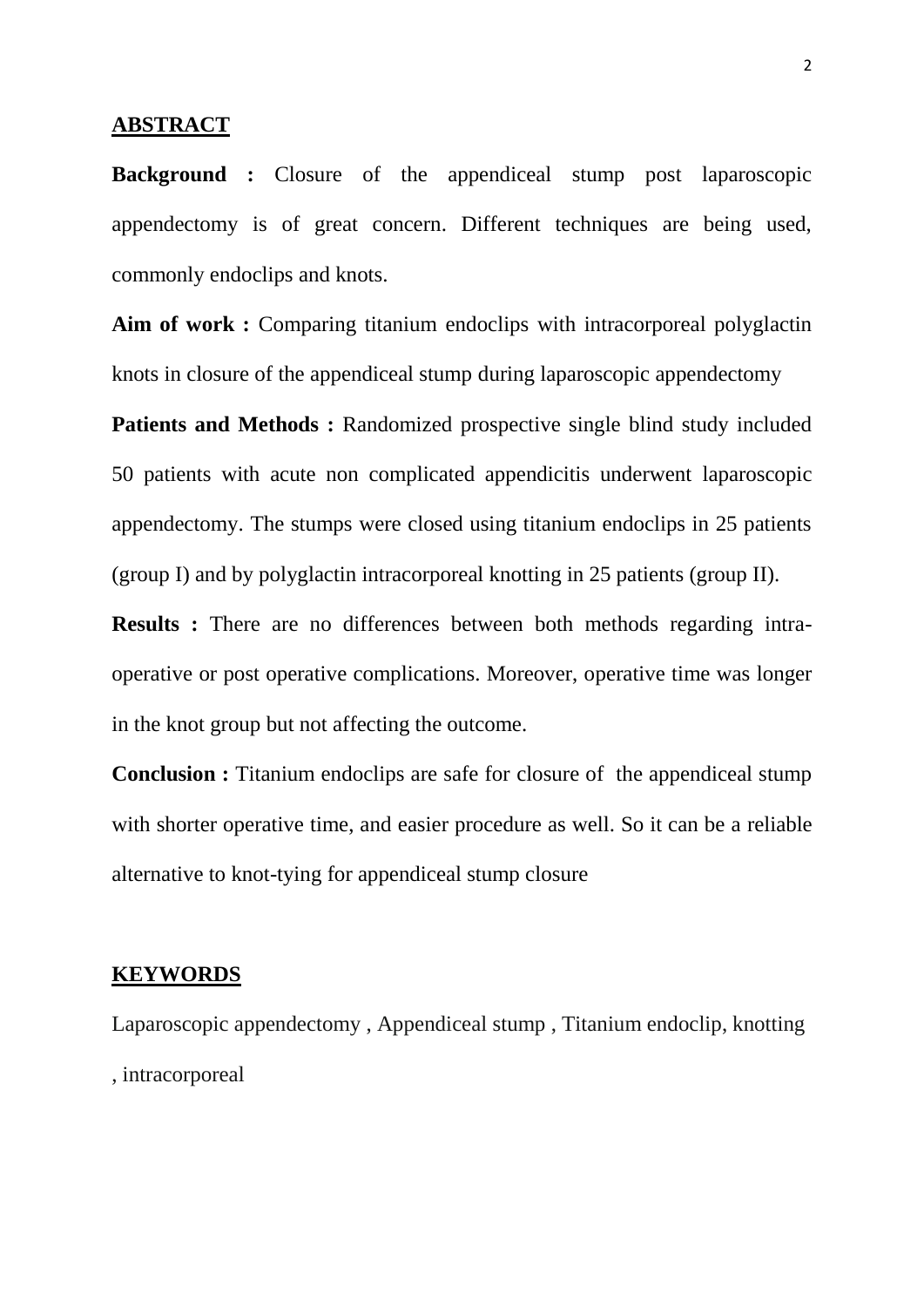#### **INTRODUCTION**

Laparoscopic appendectomy is increasingly performed by a significant number of surgeons due to its advantages over open surgery. It allows for shorter hospital stay with early return to work, better cosmetic results, less post operative pain and can be of great value in diagnosing the cause of the abdominal pain in query cases especially in females during reproductive period, older patients with suspected malignancy and morbidly obese patients requiring larger incisions.[1,2,3] It also seems to be of a little value in thin adult male patients with a clear diagnosis. [4]

Closure of the appendiceal stump is a crucial point in the procedure as it allows for a smooth post operative recovery and without developing infectious complications.[5]

The appendix stump closure can be performed using pre-knotted loops, linear staplers, ultrasonically activated scalpel, instrument-assisted knotting, bipolar coagulation, slip-knot tying, metal clip and hem-o-lok polymeric clip. However, till now, there is no definite consensus about the best method for the stump closure.[2,5]

#### **AIM OF WORK :**

Comparing two techniques of appendiceal stump closure during laparoscopic appendectomy; titanium endoclip and knot tying polyglactin suture, regarding technical feasibility and complications.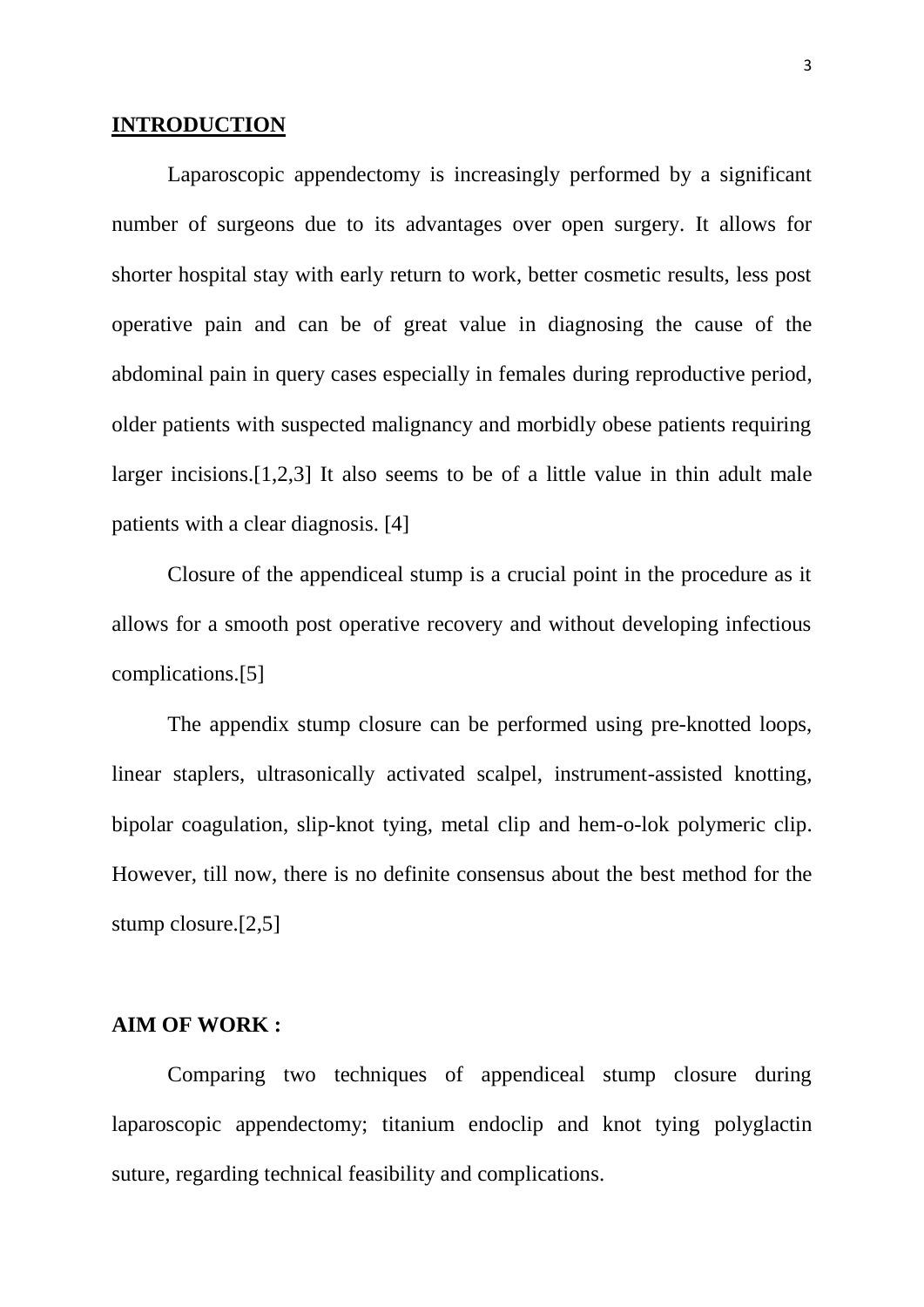#### **PATIENTS AND METHODS :**

**Study design:** This was a randomized prospective single blind study study conducted in Cairo University hospitals and Omm El-Mesrieen hosital in the period between October 2012 and October 2014 after approval from the institutional review board and obtaining informed consent from all patients including approval of protocol of treatment.

**Patients :** 50 patients with acute non complicated appendicitis underwent laparoscopic appendectomy. They were divided into two groups according to the technique used to close the appendiceal stump. 25 patients (group I) closed using the titanium endoclip and 25 patients (group II) by using knot-tying (polyglactin) suture.

## **Inclusion criteria:**

Male and female patients, above 18 years, symptomatic acute appendicitis, reasonable good health according to American Society of Anaesthesiologists (ASA) classification (ASA I or II).

## **Exclusion criteria:**

Acute complicated appendicitis (gangrenous, perforated, generalized peritonitis), pregnant female patients, moderate to severe systemic disease (ASAIII and higher), known cirrhosis of the liver, coagulopathy, patients with severe chronic obstructive pulmonary disease, history of abdominal malignancy, morbid obesity, previous lower abdominal or pelvic surgery.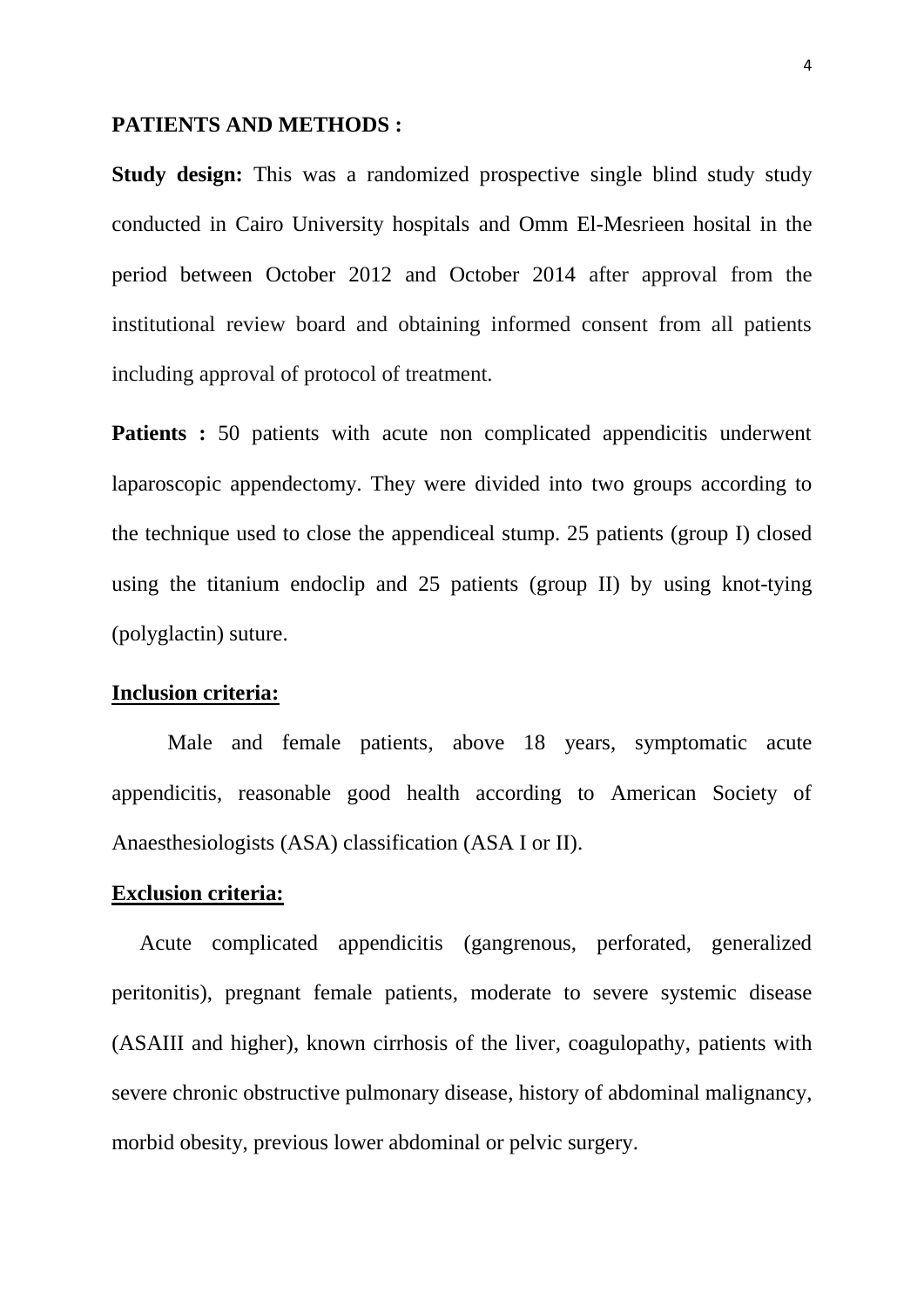Preoperative patient data were collected. History taking and full clinical examination were done. Routine investigations prior to the surgery were done as CBC, coagulation profile, liver and kidney functions and abdominal U/S. All patients received intravenous antibiotics in form of  $3<sup>rd</sup>$  generation cephalosporin ceftriaxone.

General anesthesia was administered with orotracheal intubation then patient was placed in the supine position in a 15° Trendelenburg position with both arms tucked. The table was tilted lifting its right side. With the operating surgeon standing on the left side of the patient, and the assistant stood on the surgeon's right side. The monitor was on the patient's right side.

### **Surgical technique :**

Pneumoperitoneum pressure of 15mm Hg was established by CO2, with Veress needle introduced through the umbilicus. A low flow rate was used initially to avoid gas embolism or vagal stimulation from sudden stretching of the peritoneum, increased tympany in all four quadrants was confirmed.

Positioning of the ports : The 5-mm camera port is inserted through the supra umbilical incision. Placement of the other two working ports was done under vision, at the midline just three fingers above the pubic bone (5-mm) and a 10 mm trocar at the left lower quadrant.

After insertion of the ports, a diagnostic laparoscopy was performed focusing on the pelvis in order to confirm the diagnosis.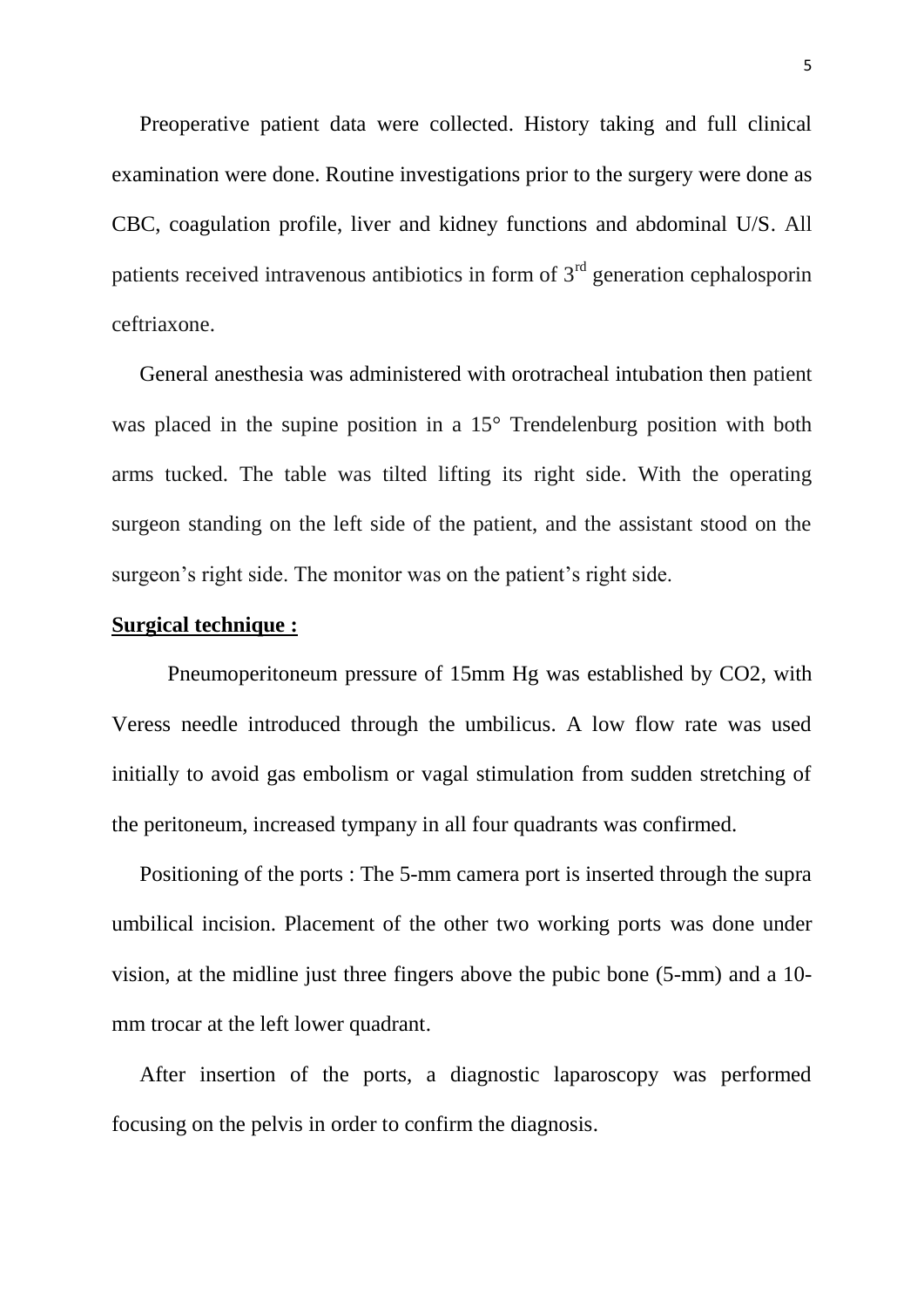The appendix was grasped with endograspers, Harmonic scalpel was used for the mesoappendix dissection.

**For the knot-tying group**, the appendicular base was secured using 2/0 polyglactin (Vicryl Suture Ethicon Ltd, Edinburg, Great Britain) after being encircled with the vicryl by the two working ports. The appendix was then divided between two proximal and one distal knots using endoscopic scissors.

**For the titanium endoclip group**, the appendicular base was divided between two proximal and one distal 9- or 11-mm titanium endoclips (according to stump diameter) ; placed by a laparoscopic clip applier (if we had to use a 11-mm endoclip, we replaced the 10-mm trocar with a12-mm one).

The operative field was examined for haemostasis. The appendix was retrieved through the left iliac fossa port and withdrawn with the whole port or was placed in an impermeable retrieval bag before its removal. Suction and irrigation was performed using normal saline if the field was contaminated.

Trocars were removed under direct vision ensuring no port site bleeding. The 10-mm port site was closed with 0-Vicryl fascial suture. Skin clips were used to reapproximate the skin. The specimen was sent for pathology for assessing pathological diagnosis

#### **Post operative care:**

Patients stayed in the hospital for at least one night after surgery. Patients were given oral fluids once intestinal motility regained the followed by semisolids and soft diet as tolerated then the patients were discharged on the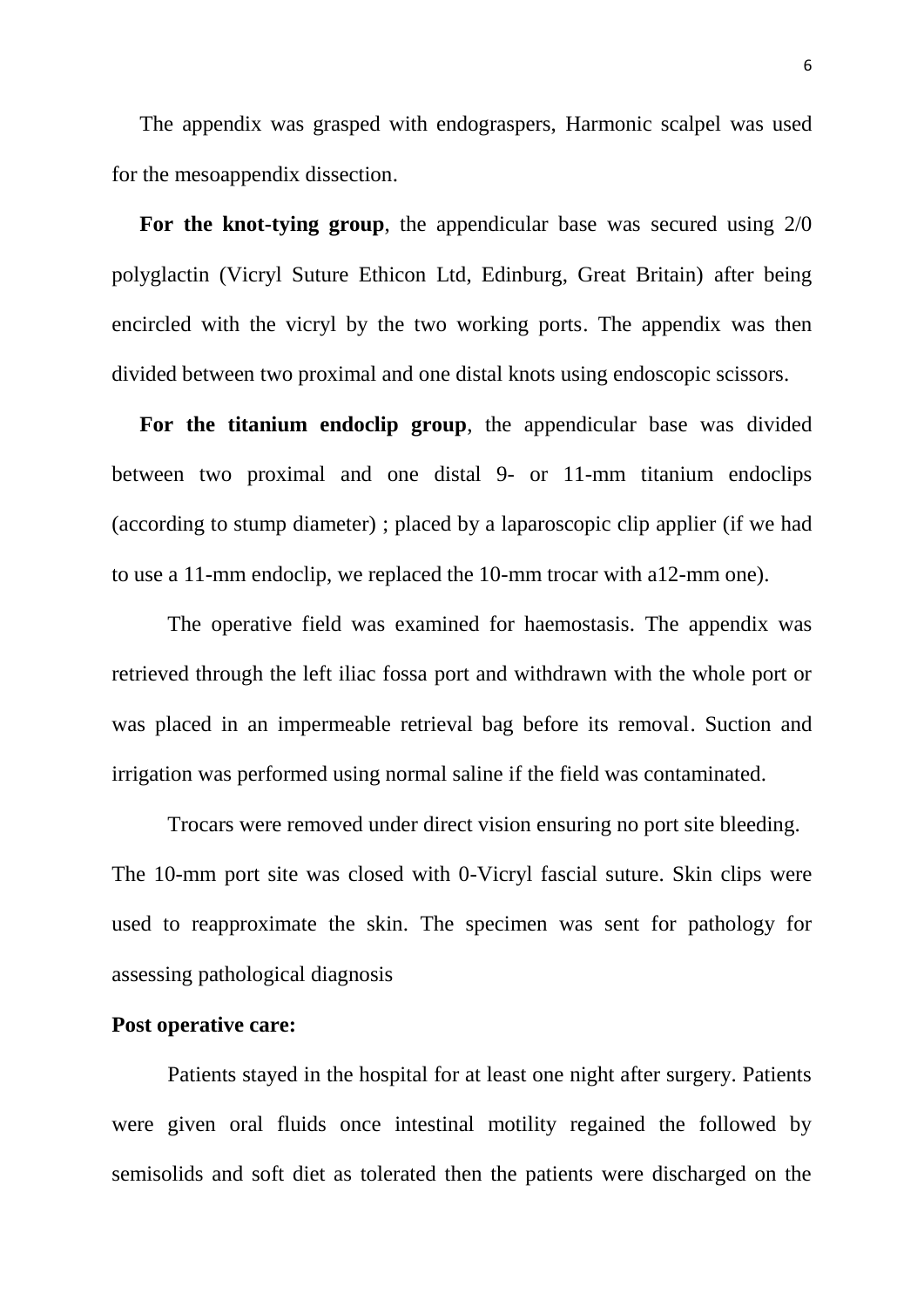next morning if afebrile, with audible bowel sounds and were able to tolerate a soft diet and oral analgesia. The skin clips were removed between postoperative days 7 and 10.

## **Outcome Assessment:**

The two groups were assessed regarding:

#### **Operative feasibility :**

Intraoperative findings (acute non complicated appendicitis, adhesions, peritoneal fluid, associated pathology and its management), operative time (from skin incision to wound closure), technical difficulties encountered, intraoperative complications and conversion to open procedure.

### **Post operative course :**

Postoperative ileus and bowel movement, wound infection, intraperitoneal collection and length of hospital stay.

Data were statistically described in terms of mean  $\pm$  standard deviation ( $\pm$ SD), median and range, or frequencies (number of cases) and percentages when appropriate. Comparison of numerical variables between the study groups was done using Student *t* test for independent samples. For comparing categorical data, Chi square  $(\chi^2)$  test was performed. Exact test was used instead when the expected frequency is less than 5. *p* values less than 0.05 was considered statistically significant. All statistical calculations were done using computer program SPSS (Statistical Package for the Social Science; SPSS Inc., Chicago, IL, USA) release 15 for Microsoft Windows (2006).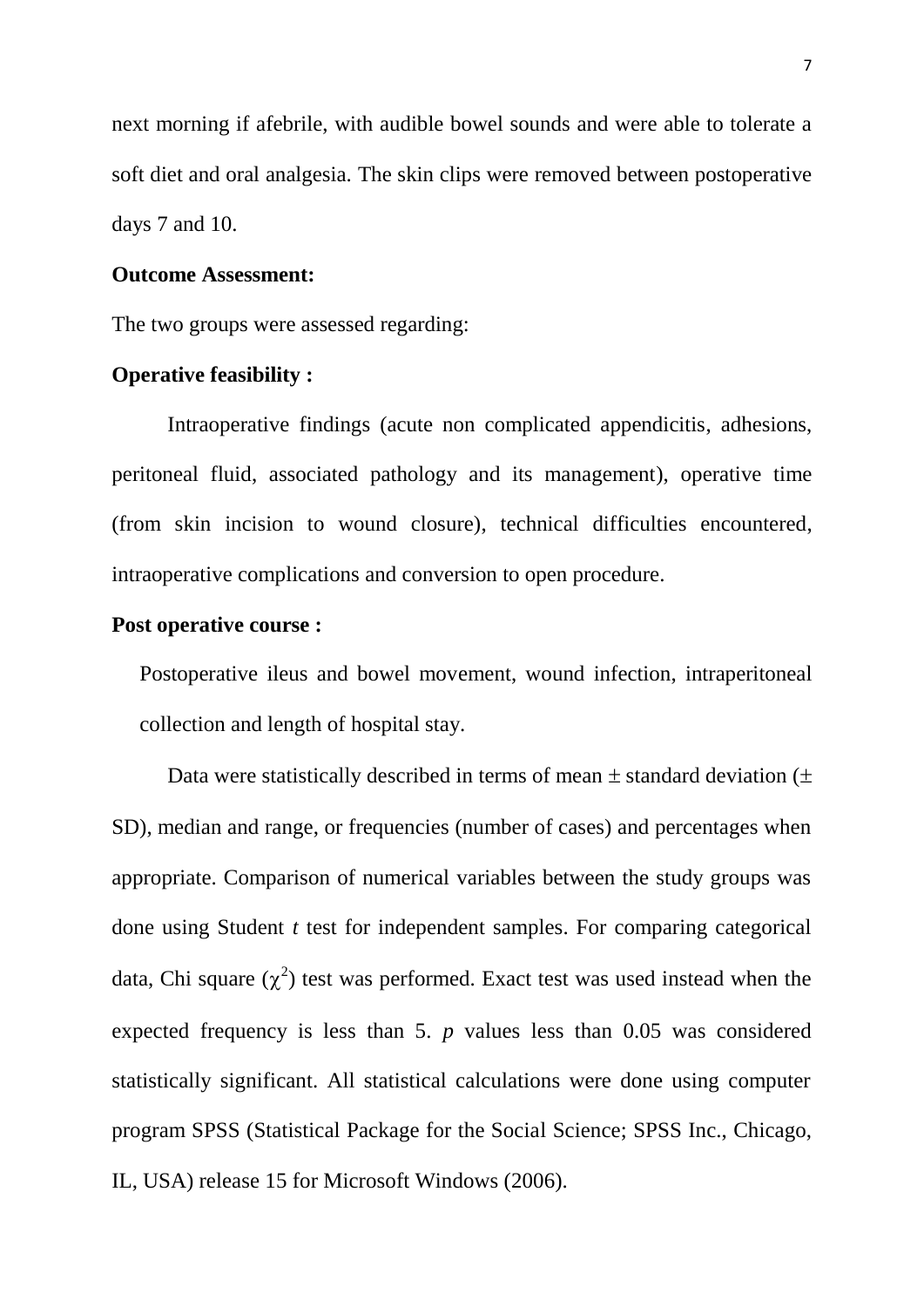#### **RESULTS :**

Laparoscopic appendectomy procedure was performed in 50 patients. Stump closure was done using titanium endoclips (group A, 25 patients) or intra-corporeal knot-tying by vicryl 2/0 (group B, 25 patients).

Group A involved 13 males and 12 females with mean age 30.96±8.556 years, while group B involved 13 females and 12 males with mean age 26.92±7.141 years. No statistically significant differences between both groups regarding age, sex distribution, total leucocytic count or intra-operative findings and histological types of the appendix (p value  $> 0.05$ ). (Table 1)

Longer operative time was taken to perform the intra-corporeal knots than applying metal clips which had a statistically significant difference between the two groups (p 0.044). No technical difficulties were encountered during the procedure in both groups with no impact on the surgeon's comfort. Also, No laparoscopic procedure was converted to open.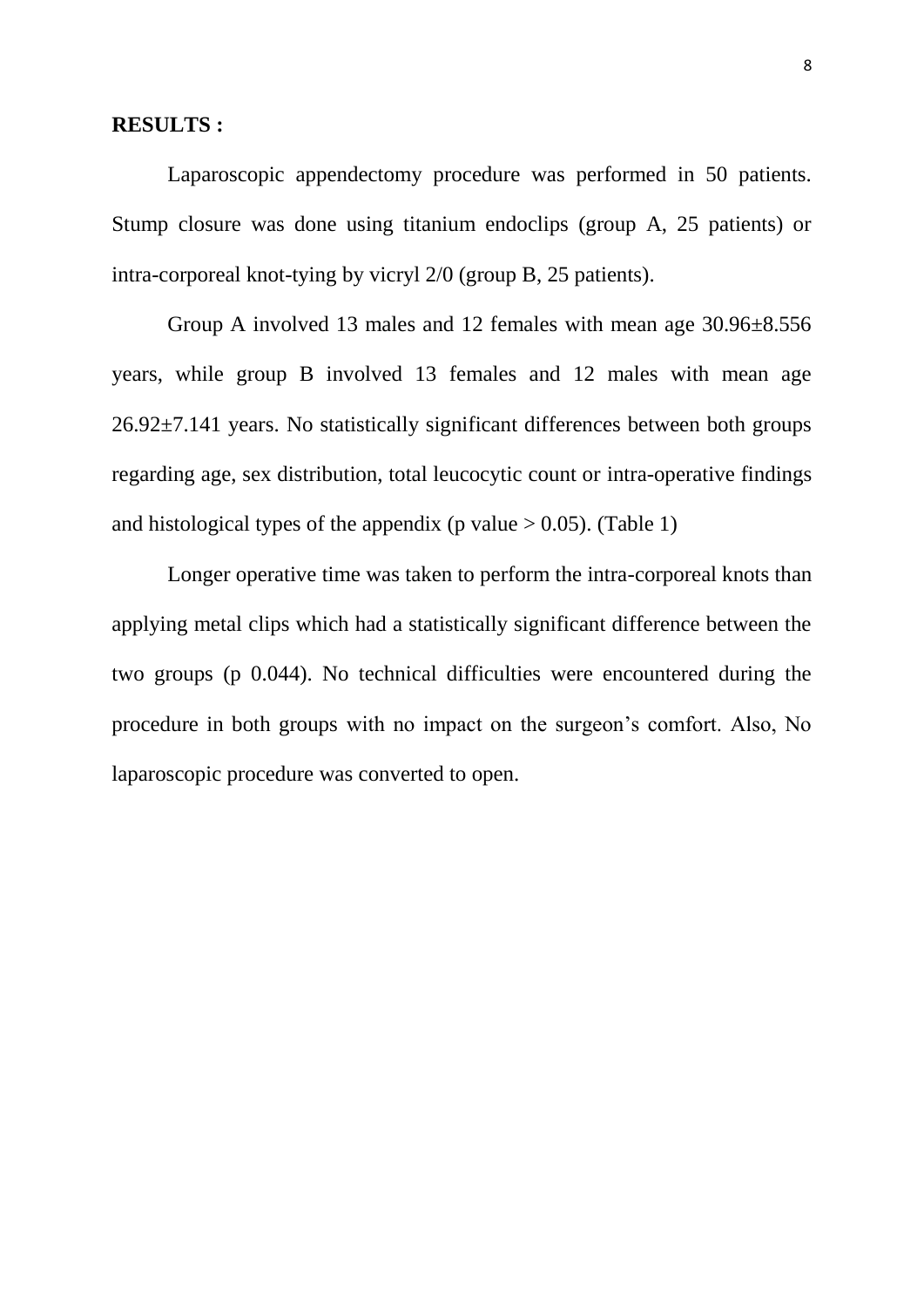| <b>Features</b>                                    | Group A (clip)         | Group B (knot)              | P value*  |
|----------------------------------------------------|------------------------|-----------------------------|-----------|
| No. of cases                                       | 25                     | 25                          |           |
| Male $n$ <sup>(%</sup> )/Female $n$ <sup>(%)</sup> | 13(52%)/12(48%)        | $12(48\%)/13(52\%)$         | 1.000     |
|                                                    |                        |                             | $(NS)$ ** |
| Age range (mean $\pm SD$ ) (y)                     | $18-46(30.96\pm8.556)$ | 18-41 (26.92±7.141)         | 0.076     |
|                                                    |                        |                             | $(NS)$ ** |
| TLC range(mean $\pm$ SD) (x10 <sup>3</sup> /µl)    | $6-7(11.316\pm3.229)$  | 6.5-17 $(11.492 \pm 3.097)$ | 0.845     |
|                                                    |                        |                             | $(NS)$ ** |
| Histological types & operative                     |                        |                             |           |
| findings $n$ <sup>(%)</sup>                        |                        |                             |           |
| Catarrhal                                          | $10(40\%)$             | 14 (56%)                    | 0.325     |
| Suppurative                                        | $10(40\%)$             | 7(28%)                      | $(NS)$ ** |
| Adhesions                                          | 2(8%)                  | 2(8%)                       |           |
| Negative                                           | 3(12%)                 | 2(8%)                       |           |

**Table (1) :** Basic characteristics and features of the studied cases

*\*p< 0.05= significant \*\*NS = not significant.* 

Intra-operative complications were encountered in six cases; three cases of each group. One case of them was in group A with bleeding from the mesoappendix (110 cc) that necessitated applying a clip over it while in the rest of cases, there was minimal bleeding from port sites but were less than 30 cc and stopped by cauterization with non-significant p value. (Table 2)

Post operative fever (37.7-38.1 °C) occurred in six cases; three in each group. It lasted for less than 24 hours and subsided. Recurrent attacks of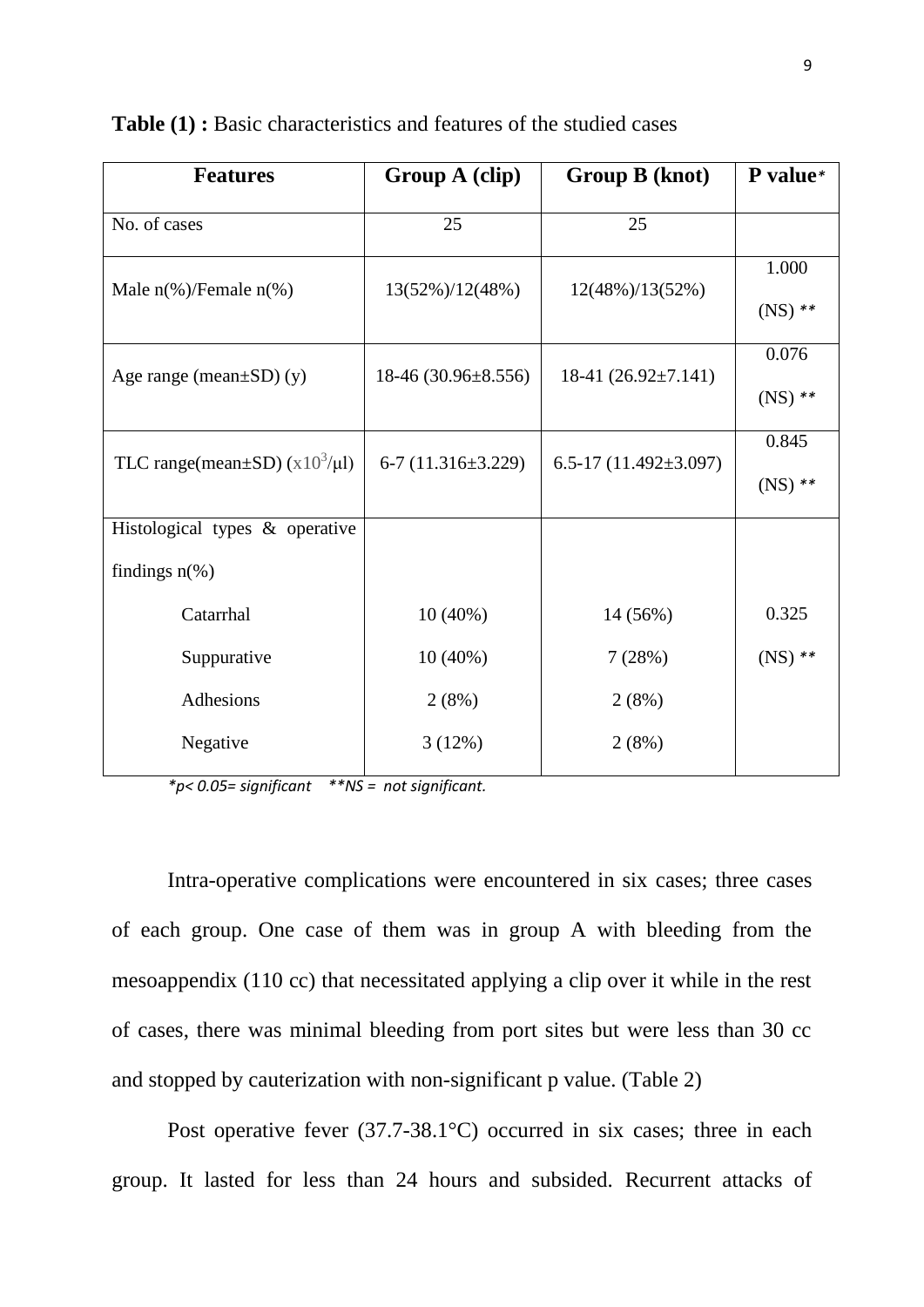vomiting was happened in one case of group A and was soon spontaneously resolved after starting bowel movement while persistent abdominal pain was encountered in one case from the group B (knot group) due to the presence of pelvic collection which was aspirated under sonographic guidance then the patient was improved and discharged after seven days of admission. Moreover, no cases complicated by wound infection. No statistically significant differences between both groups regarding post operative outcome and complications.

| <b>Outcomes</b> |                                  | <b>Group A</b>       | Group B (knot)        | P value*   |
|-----------------|----------------------------------|----------------------|-----------------------|------------|
|                 |                                  | (clip)               |                       |            |
| Intra-operative | Operative time                   |                      |                       | 0.044      |
|                 | $Range-mean \pm SD$ ) min        | $35-70(50\pm10.508)$ | $45-90(57.2\pm13.85)$ | $(S)$ **   |
|                 | Complications $n$ <sup>(%)</sup> | 3(12%)               | 3(12%)                | 0.549      |
|                 |                                  |                      |                       | $(NS)$ *** |
| Post-operative  | Fever $n$ (%)                    | 3(12%)               | 3(12%)                | 0.666      |
|                 |                                  |                      |                       | $(NS)$ *** |
|                 | Bowel complications              |                      | 1(4%)                 | 0.368      |
|                 | $n\left(\%\right)$               | 1(4%)                |                       | $(NS)$ *** |
|                 | Hospital stay                    | $1-2(1.16\pm0.374)$  | $1-7(1.32\pm1.215)$   | 0.532      |
|                 | $Range-mean \pm SD)$ day         |                      |                       | $(NS)$ *** |

**Table 2 :** Intra-operative and post-operative outcome and complications

*\*p< 0.05= significant \*\* S = significant \*\*\*NS = not significant.*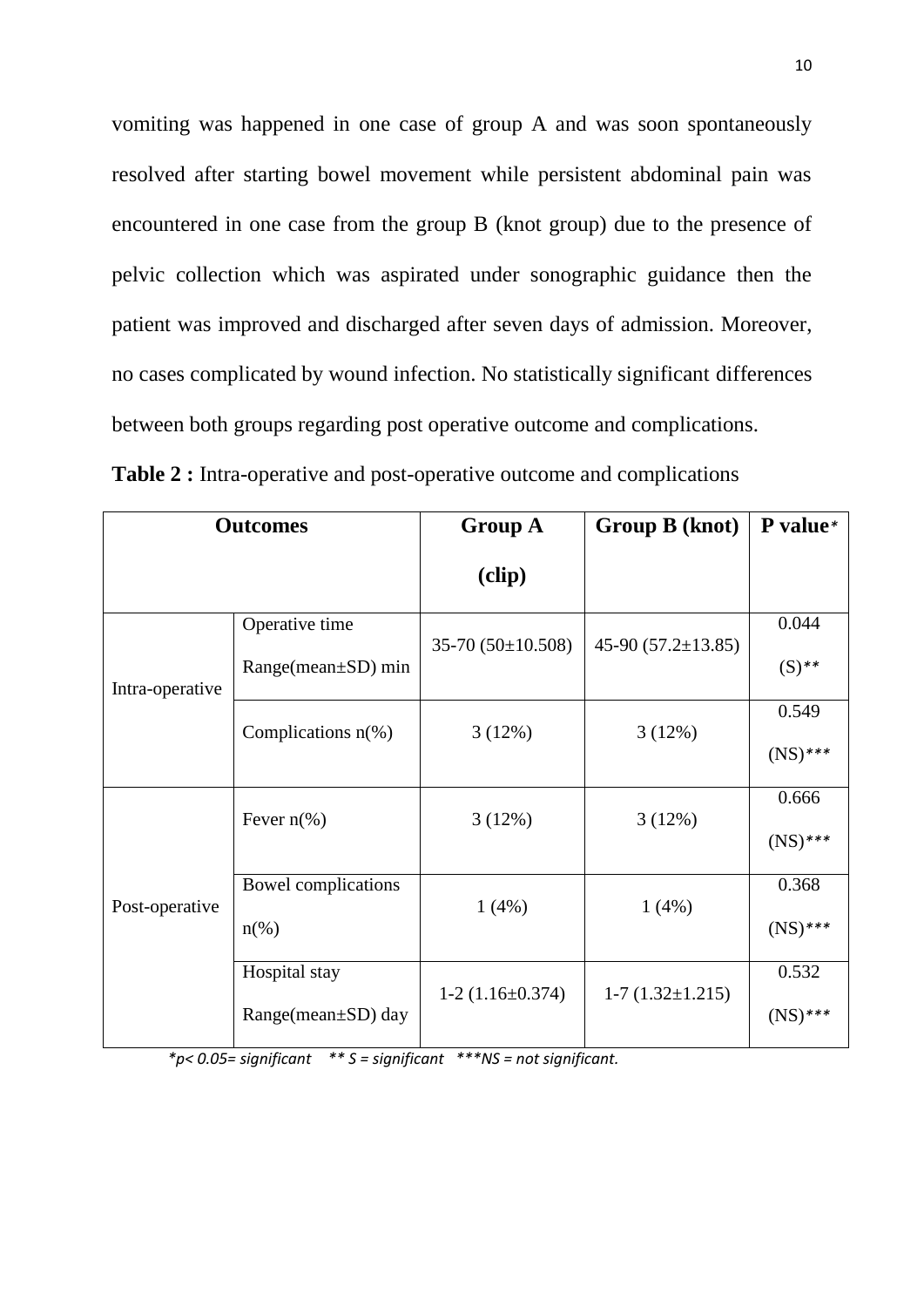#### **DISCUSSION :**

Acute appendicitis is one of the commonest causes of acute abdominal pain requiring urgent surgery .[6] It accounts for more than 40% of all emergency laparotomies.[7]

Open appendectomy was considered the gold standard treatment but with the evolution of laparoscopy, it became a good alternative with better results regarding cosmetic appearance, hospital stay and post operative outcome and also a good diagnostic tool for doubtful cases.[8,9]

Being a crucial part in the procedure, closure of appenicular stump has many different techniques as knots, clips and stapling devices.[10,11]

In this study we compared intracorporeal knots with titanium endoclips in securing the appendicular stump, being the most economic and available variants in most of the hospitals with available laparoscopic sets in our hospitals.

This study was conducted on 50 patients with acute non complicated appendicitis, excluding cases with necrotic or gangrenous base that could not be clipped by endoclips thus keeping randomization in cases selection. They were classified randomly into two groups, group A (clip group) and group B (Knot group).

No statistically significant differences were detected between the groups in terms of distribution of age, sex, total leucocytic counts, histological type of the appendix and intra-operative findings.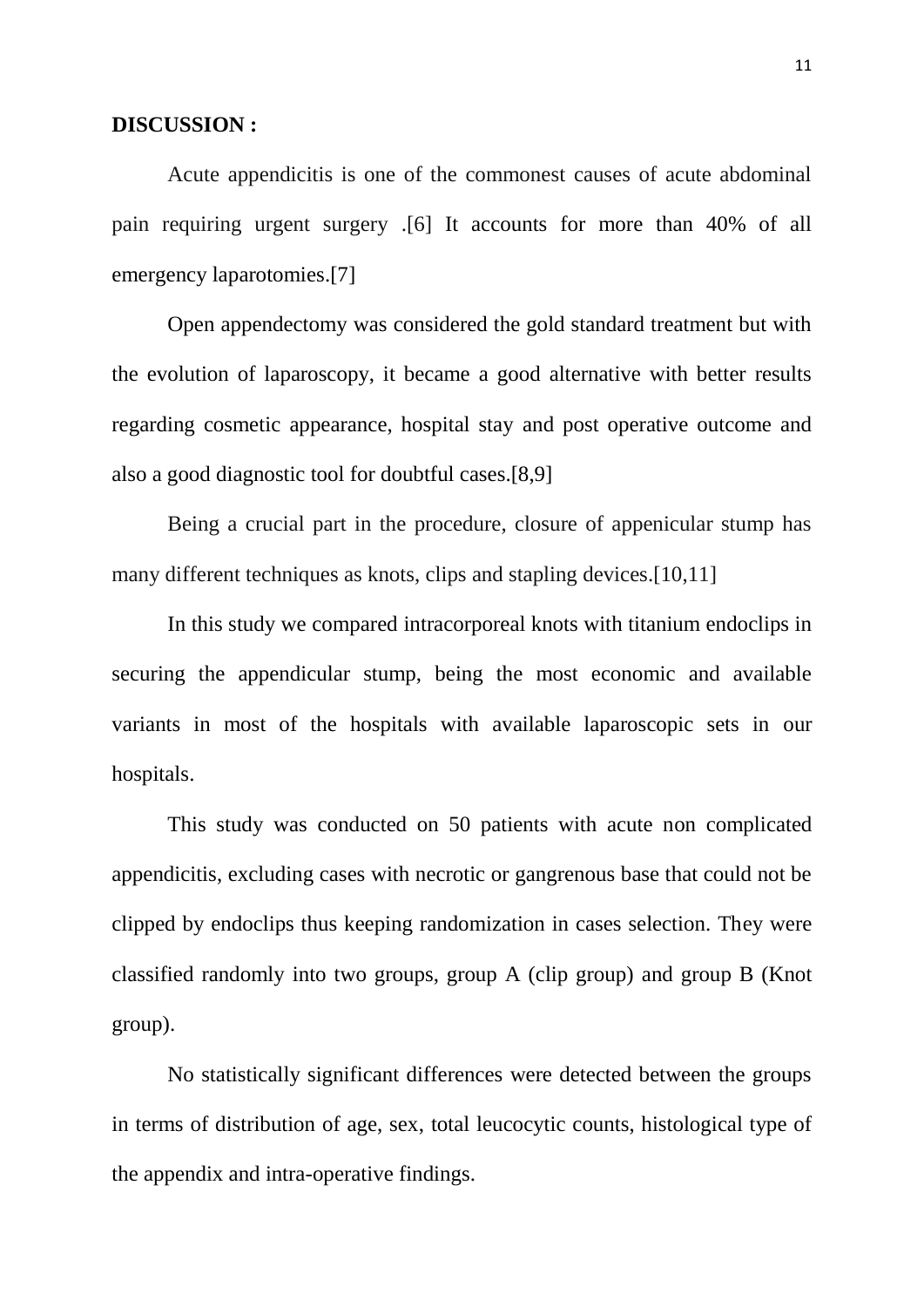In the present study, the operative time for the clip group patients was significantly shorter than the knot group which can be explained by the simplicity of clip application and also the technical time consuming knot tying technique using only two working ports.

Similarly, in many other studies, the mean operative time for the endoclip group was shorter than that for the knot-tying group [1,2,7,12], even if was compared with the readily made endoloop [13,14,15]

Also, in a meta-analysis and systematic review done by **Shaikh et al.** on 2015, it was found that, application of endoclips consumed less operative time than endoligatures [16]

In the current study, intra-operative complications were encountered in six patients, three in each group. Bleeding from appendicular artery was observed in one case of the clip group that required application of endoclip to stop bleeding while in the rest of cases, port site bleeding was encountered that stopped by applying the ultrasonic scalpel over them. Also, no cases were converted to open surgery in this study. No statistically significant differences between the two groups regarding intra-operative complications.

In the other similar studies, there was no reported intra-operative complication that was related significantly to the method of appendiceal stump closure. [2,12,13,14,15]

In this study, one patient developed persistent abdominal pain post operatively (4%), in the knot group, U/S showed mild pelvic collection which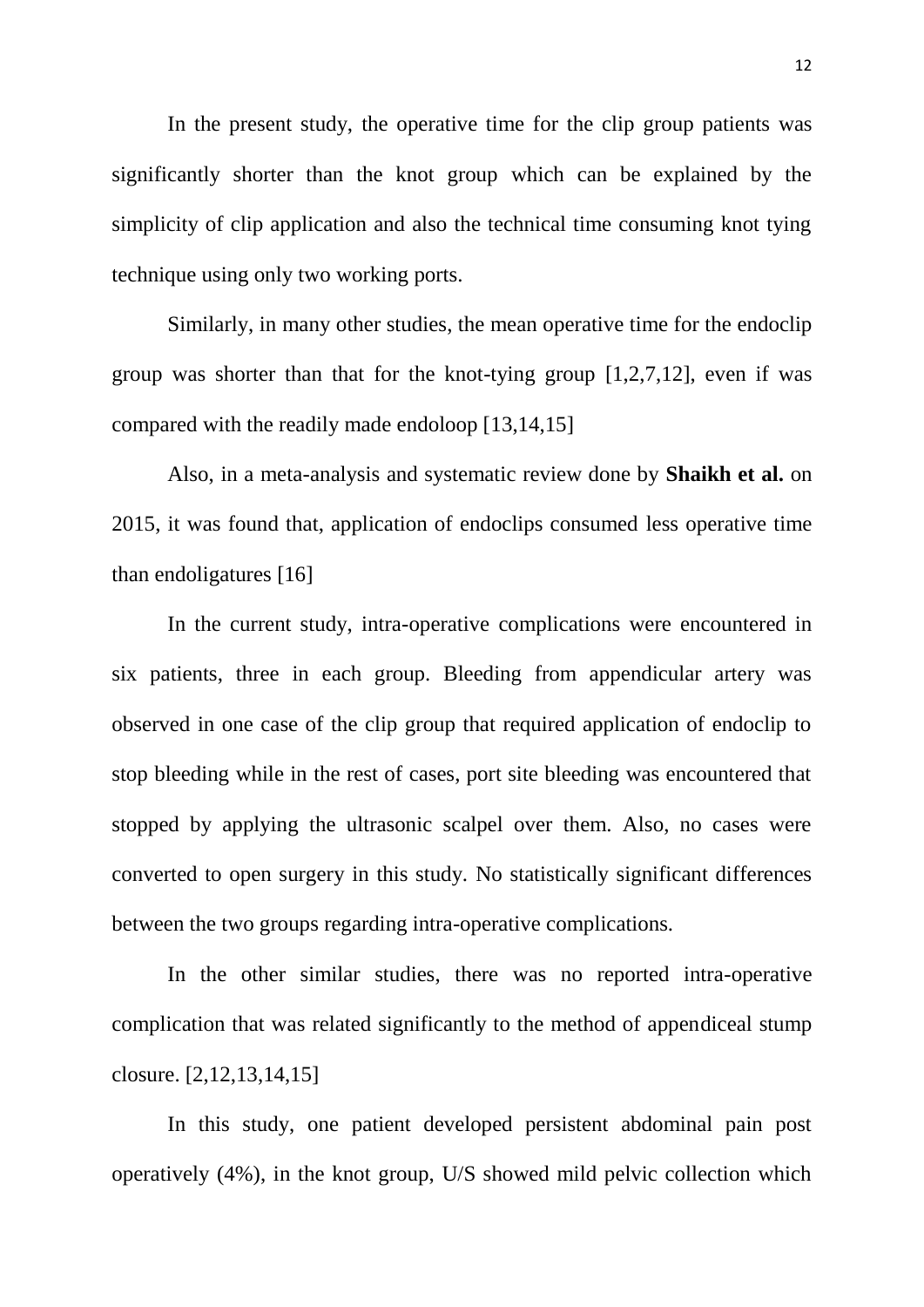was managed by U/S guided aspiration, and was discharged after one week. Another patient developed repeated vomiting (4%) - in the clip group **–** and was treated conservatively for one day with antiemetics and nil per mouth. Post operative fever was noted in three patients from each group. No statistically significant differences were detected between the groups in terms of postoperative complications (P>0.05).

In the similar studies, in spite of the reported post operative complications, there was no significant relation between the occurrence of the complications and the technique used for stump closure. [2,12,13,14,15]

In this study, there was longer hospital stay in the knot group but with no statistical significance. This was consistent with the other similar studies of **Ates et al. (2012), Gonenc et al. (2012), Colak et al. (2013), Delibegović (2012), Akbiyik et al. (2011) and Shaikh et al. (2015).**

Finally, all patients in this study had a very satisfactory cosmetic results.

## **CONCLUSION**

Both knot-tying sutures and titanium endoclips are safe methods for closure of appendiceal stump with satisfactory results despite longer operative time taken during intra-corporeal knotting but with no significant impact on the outcome, so endoclips may be recommended as a reliable alternative in the stump closure after more studies.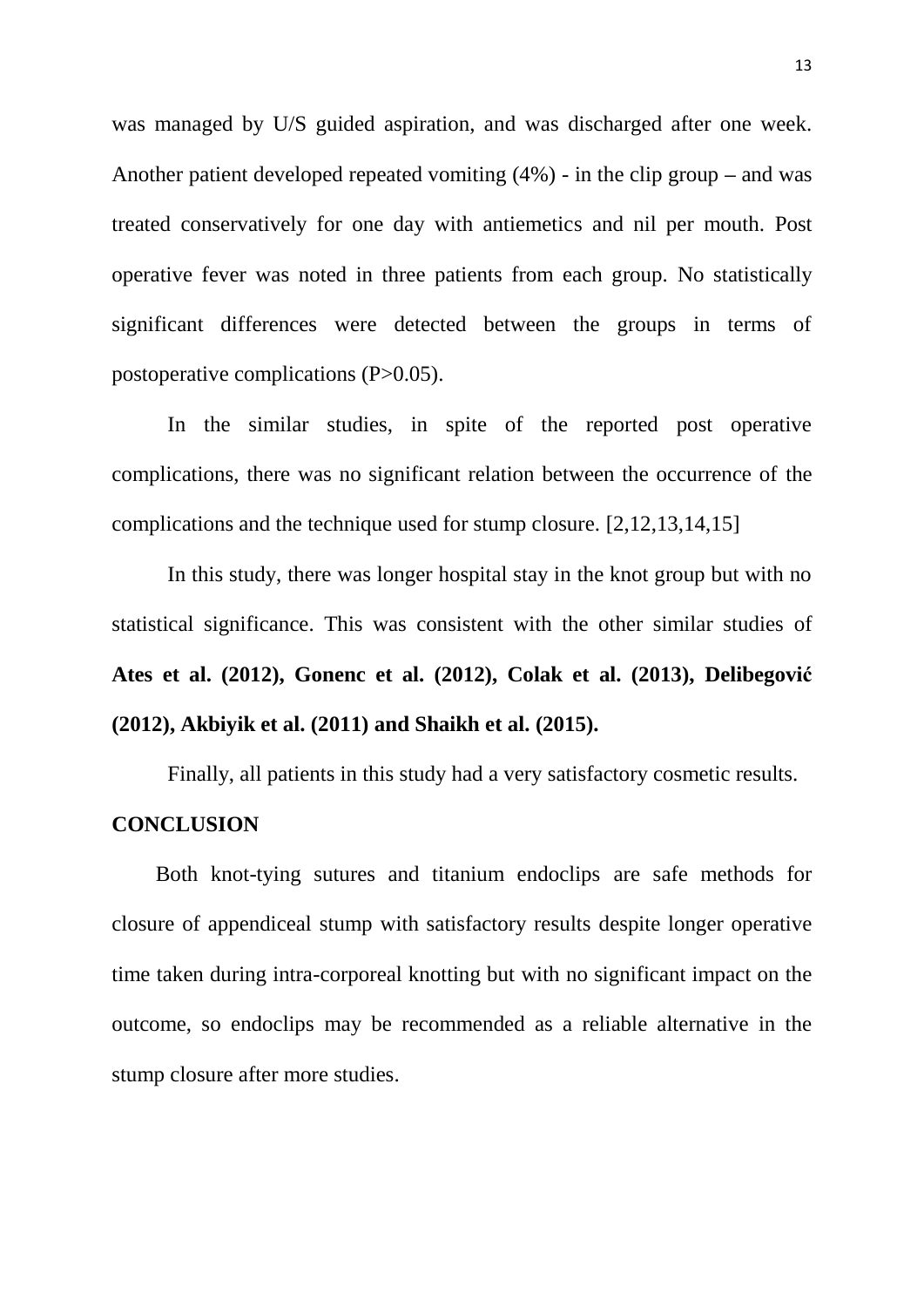#### **REFERENCES**

- 1. Abou Ashour HS. Evaluation of intracorporeal knotting and metallic clipping of the appendicular stump in laparoscopic appendicectomy. *Egyptian J Surgery.* 2014; **33**: 188–193.
- 2. Ates M, Dirican A, Ince V, Ara C, Isik B, Yilmaz S. Comparison of intracorporeal knot-tying suture (polyglactin) and titanium endoclips in laparoscopic appendiceal stump closure: a prospective randomized study. *Surg Laparosc Endosc Percutan Tech*. 2012; **22**(3): 226-31.
- 3. Wei B, Qi CL, Chen TF et al. Laparoscopic versus open appendectomy for acute appendicitis: a meta-analysis. *Surg Endosc*. 2011; **25**: 1199- 1208.
- 4. Corneille MG, Steigelman MB, Myers JG et al. Laparoscopic appendectomy is superior to open appendectomy in obese patients. *Am J Surg.* 2007; **194**(6): 877-880.
- 5. Rickert A, Krüger CM, Runkel N et al. The TICAP-Study (titanium clips for appendicular stump closure): A prospective multicentre observational study on appendicular stump closure with an innovative titanium clip. *BMC Surg*. 2015; **15**: 85.
- 6. Hardin DM Jr. Acute appendicitis: review and update. *Am Fam Physician* 1999; **60**: 2027–2034.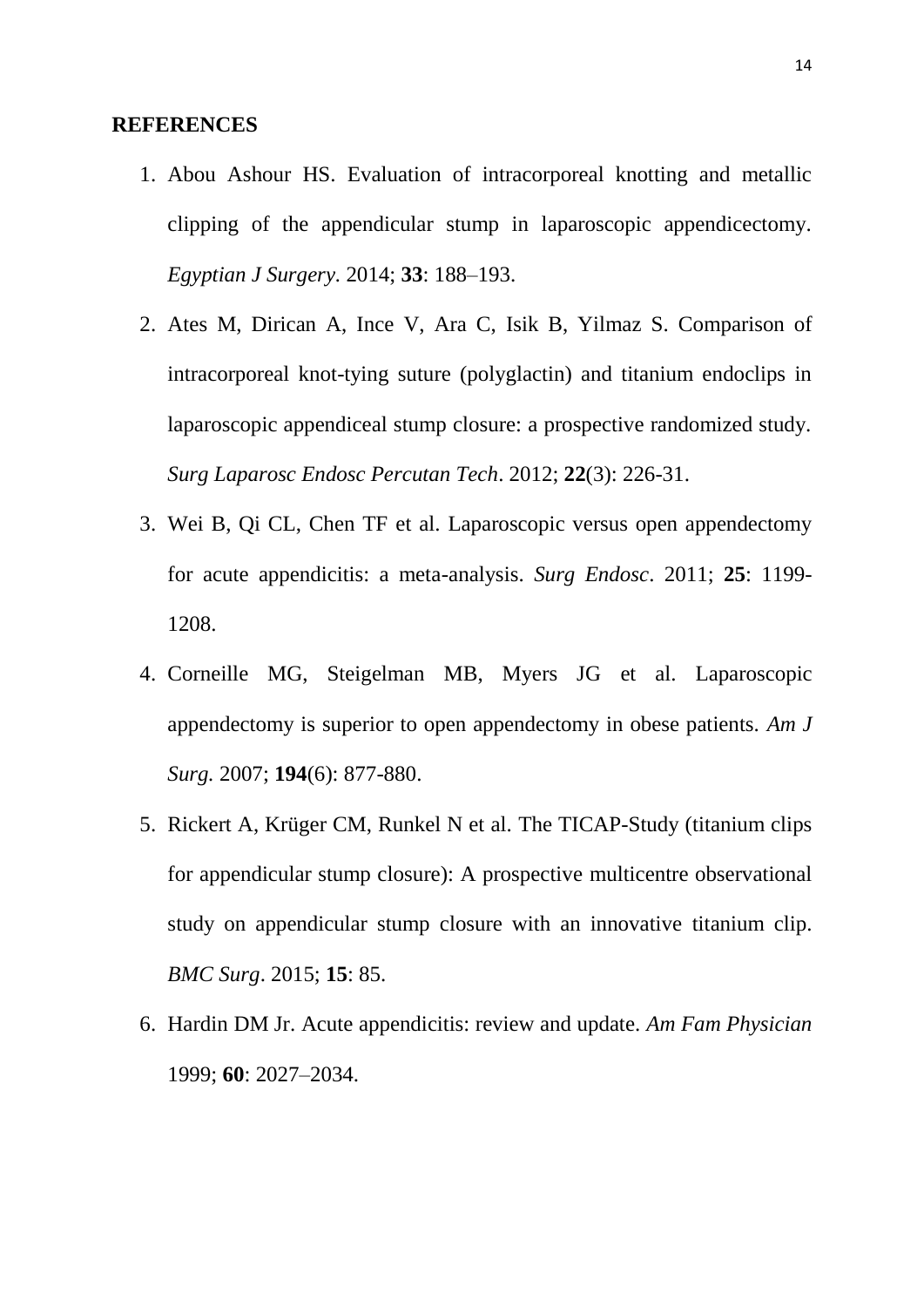- 7. Ates M, Sevil S, Bulbul M. Routine use of laparoscopy in patients with clinically doubtful diagnosis of appendicitis. *J Laparoendosc Adv Surg Tech A.* 2008; **18**: 189–193.
- 8. Pearl RH, Hale DA, Molloy M et al. Pediatric appendectomy. *J Pediatric Surg* 1995; **30**: 173-181.
- 9. Sauerland S, Lefering R, Neugebauer EA. Laparoscopic versus open surgery for suspected appendicitis. *Cochrane Database Syst Rev*. 2002; CD001546.
- 10. Cothren CC, Moore EE, Johnson JL, Moore JB, Ciesla DJ, Burch JM. Can we afford to do laparoscopic appendectomy in an academic hospital? *Am J Surg* 2005; **190**: 950–954.
- 11. Partecke LI, Kessler W, von Bernstorff W, Diedrich S, Heidecke CD, Patrzyk M. Laparoscopic appendectomy using a single polymeric clip to close the appendicular stump. *Langenbecks Arch Surg* 2010; **395**(8): 1077–1082.
- 12. Gonenc M, Gemici E, Kalayci MU, Karabulut M, Turhan AN, Alis H. Intracorporeal knotting versus metal endoclip application for the closure of the appendiceal stump during laparoscopic appendectomy in uncomplicated appendicitis. *J Laparoendosc Adv Surg Tech A.* 2012; **22**(3): 231-5.
- 13. Colak E, Kement M, Ozlem N et al. A comparison of nonabsorbable polymeric clips and endoloop ligatures for the closure of the appendicular